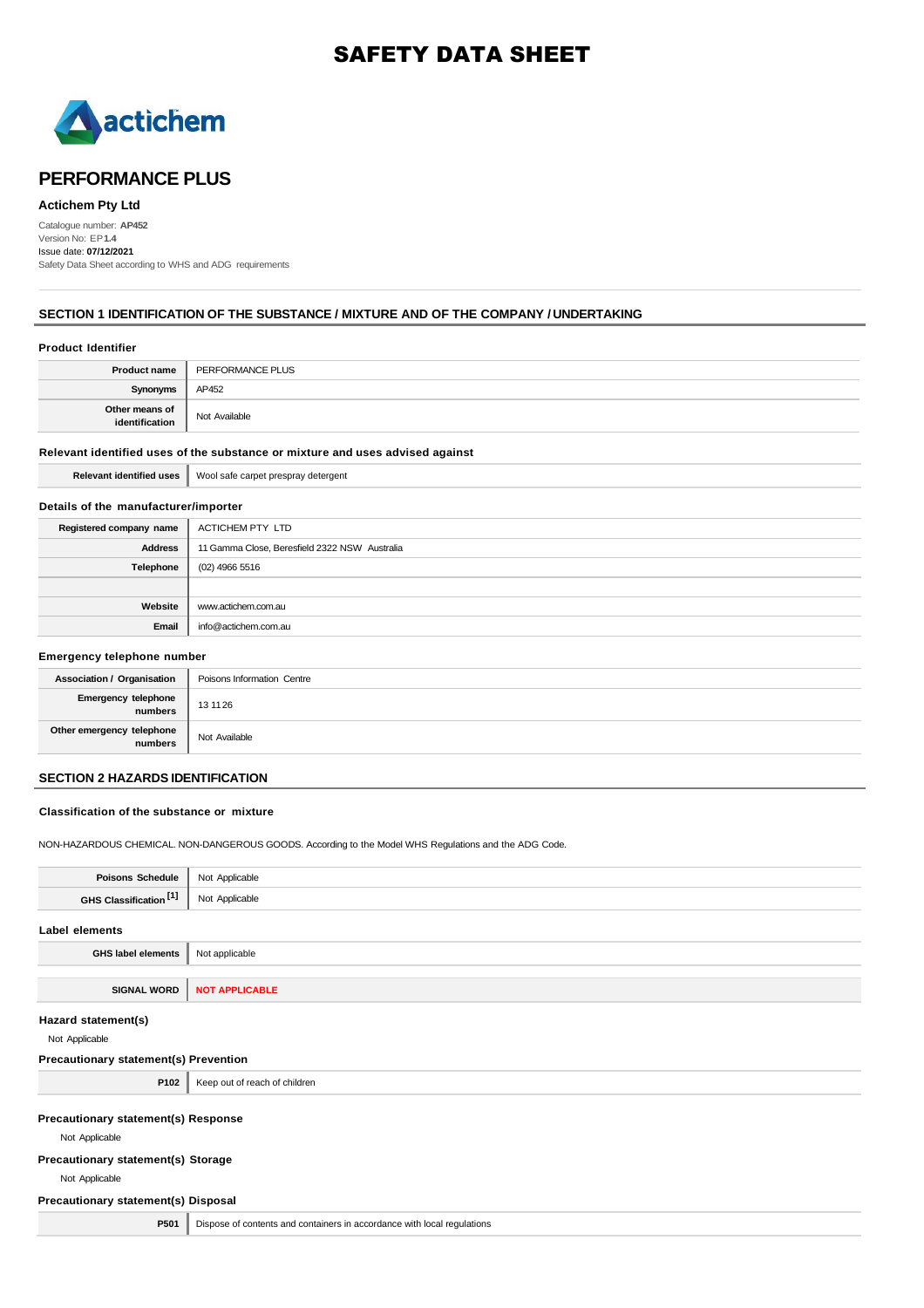# **SECTION 3 COMPOSITION / INFORMATION ON INGREDIENTS**

#### **Substances**

All ingredients are non-hazardous

#### **Mixtures**

**CAS No %[weight] Name**

### **SECTION 4 FIRST AID MEASURES**

### **Description of first aid measures**

| <b>Eye Contact</b>  | If this product comes in contact with eyes:<br>Wash out immediately with water.<br>If irritation continues, seek medical attention.<br>Removal of contact lenses after an eye injury should only be undertaken by skilled personnel. |
|---------------------|--------------------------------------------------------------------------------------------------------------------------------------------------------------------------------------------------------------------------------------|
| <b>Skin Contact</b> | If skin contact occurs with concentrate:<br>Flush skin and hair with running water.<br>Seek medical advice in event of irritation.                                                                                                   |
| <b>Inhalation</b>   | Not applicable                                                                                                                                                                                                                       |
| Ingestion           | Do NOT induce vomiting.<br>Immediately give a glass of water.<br>First aid is not generally required. If in doubt, contact a Poisons Information Centre or a doctor.                                                                 |

### **Indication of any immediate medical attention and special treatment needed**

Treat symptomatically.

# **SECTION 5 FIREFIGHTING MEASURES**

### **Extinguishing media**

|                                                       | There is no restriction on the type of extinguisher which may be used |  |
|-------------------------------------------------------|-----------------------------------------------------------------------|--|
| Special hazards arising from the substrate or mixture |                                                                       |  |
| Fire incompatibility                                  | None known                                                            |  |
| Advice for firefighters                               |                                                                       |  |
| <b>Fire Fighting</b>                                  | Alert Fire Brigade and tell them location and nature of hazard.       |  |
| <b>Fire/Explosion Hazard</b>                          | Non-combustible.                                                      |  |

### **SECTION 6 ACCIDENTAL RELEASE MEASURES**

#### **Personal precautions, protective equipment and emergency procedures**

| <b>Minor Spills</b> | Flush away with copious amounts of water.                                                                                                                                                                                                                                                                                                                         |
|---------------------|-------------------------------------------------------------------------------------------------------------------------------------------------------------------------------------------------------------------------------------------------------------------------------------------------------------------------------------------------------------------|
| <b>Major Spills</b> | Absorb on sand, dirt, vermiculite or similar absorbent material. Place into labelled drums and dispose of according to local government regulations.<br>Immediately notify emergency services (Police or Fire Brigade) if the spill is too large for you to safely and effectively handle.<br>Prevent by any means available any spillage entering a watercourse. |
|                     |                                                                                                                                                                                                                                                                                                                                                                   |
|                     | Personal protective equipment advice is contained in Section 8 of this SDS                                                                                                                                                                                                                                                                                        |

# **SECTION 7 HANDLING ANDSTORAGE**

| Precautions for safe handling |                                                                                                                                                                                               |  |
|-------------------------------|-----------------------------------------------------------------------------------------------------------------------------------------------------------------------------------------------|--|
| Safe handling                 | Wear suitable protective clothing depending on the circumstances.<br>Do not mix with other chemicals unless expressly recommended by the manufacturer.<br>Always store in original container. |  |
| Other information             |                                                                                                                                                                                               |  |

### **Conditions for safe storage, including any incompatibilities**

| Suitable container        | Polyethylene or polypropylene container |
|---------------------------|-----------------------------------------|
| Storage incompatibilities | Strong acids and oxidizing agents       |

#### **PACKAGE MATERIAL INCOMPATIBILITIES**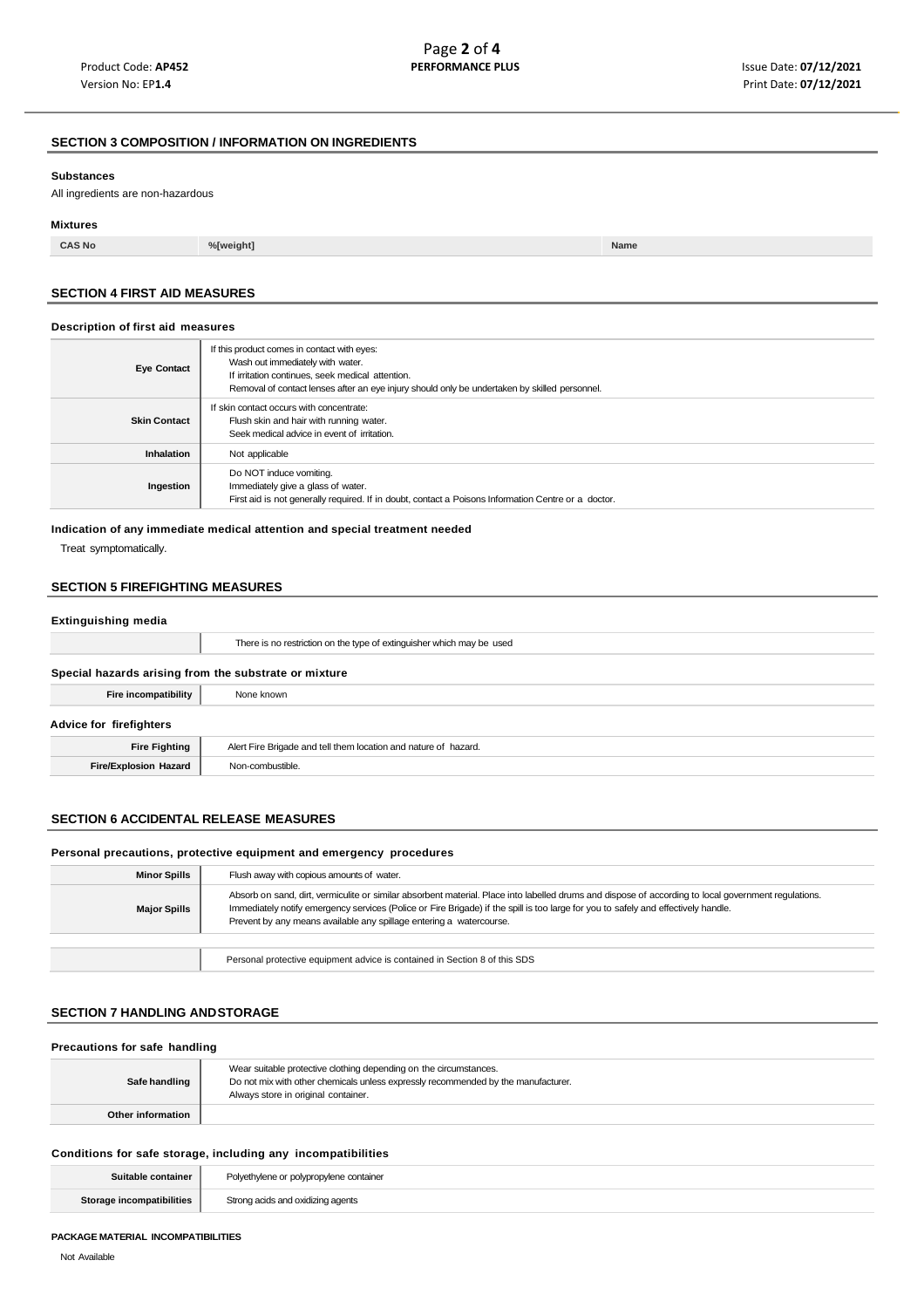# **SECTION 8 EXPOSURE CONTROLS / PERSONAL PROTECTION**

### **Control parameters**

**OCCUPATIONAL EXPOSURE LIMITS (OEL)** 

**INGREDIENT DATA**

Not Available

### **Exposure controls**

| Appropriate engineering<br>controls | Not required                                                        |
|-------------------------------------|---------------------------------------------------------------------|
| Personal protection                 |                                                                     |
| Eye and face protection             | It is a good practice to wear gloves to prevent drying of the skin. |
| Hands/feet protection               | Not applicable                                                      |
|                                     |                                                                     |

# **SECTION 9 PHYSICAL AND CHEMICAL PROPERTIES**

# **Information on basic physical and chemical properties**

| Appearance                                      | Clear yellow liquid |                                                   |                |
|-------------------------------------------------|---------------------|---------------------------------------------------|----------------|
|                                                 |                     |                                                   |                |
| <b>Physical state</b>                           | Liquid              | Relative density (Water = 1)                      | 1.0            |
| Odour                                           | Lemon citrus        | <b>Partition coefficient</b><br>n-octanol / water | Not Available  |
| <b>Odour threshold</b>                          | Not Available       | Auto-ignition temperature<br>$(^{\circ}C)$        | Not Applicable |
| pH (as supplied)                                | 7.5                 | Decomposition<br>temperature                      | Not Available  |
| Melting point / freezing<br>point (°C)          | Not Available       | Viscosity (cSt)                                   | Not Available  |
| Initial boiling point and<br>boiling range (°C) | 100                 | Molecular weight (g/mol)                          | Not Available  |
| Flash point (°C)                                | Not Applicable      | <b>Taste</b>                                      | Not Available  |
| <b>Evaporation rate</b>                         | Not Available       | <b>Explosive properties</b>                       | Not Available  |
| Flammability                                    | Not Applicable      | <b>Oxidising properties</b>                       | Not Available  |
| Upper Explosive Limit (%)                       | Not Applicable      | Surface Tension (dyn/cm or<br>$mN/m$ )            | Not Available  |
| Lower Explosive Limit (%)                       | Not Applicable      | <b>Volatile Component (%vol)</b>                  | Not Available  |
| Vapour pressure (kPa)                           | Not Available       | Gas group                                         | Not Available  |
| Solubility in water (g/L)                       | Miscible            | pH as a solution                                  | Not Available  |
| Vapour density $(Air = 1)$                      | Not Available       | VOC g/L                                           | Not Available  |

### **SECTION 10 STABILITY AND REACTIVITY**

| Reactivity                            | See section 7                                       |
|---------------------------------------|-----------------------------------------------------|
| <b>Chemical stability</b>             | Unstable in the presence of incompatible materials. |
| Possibility of hazardous<br>reactions | See section 7                                       |
| <b>Conditions to avoid</b>            | See section 7                                       |
| Incompatible materials                | See section 7                                       |
| Hazardous decomposition<br>products   | See section 5                                       |

## **SECTION 11 TOXICOLOGICAL INFORMATION**

### **Information on toxicological effects**

| <b>Inhaled</b>      | Mists from the product may cause irritation to the nose, throat and respiratory system with effects including; coughing and discomfort. |  |
|---------------------|-----------------------------------------------------------------------------------------------------------------------------------------|--|
| Ingestion           | May cause irritation to the mouth, throat and stomach.                                                                                  |  |
| <b>Skin Contact</b> | No adverse effects listed.                                                                                                              |  |
| Eye                 | May cause irritation.                                                                                                                   |  |
| Chronic             | Extended period of contact may cause irritation in sensitive individuals.                                                               |  |